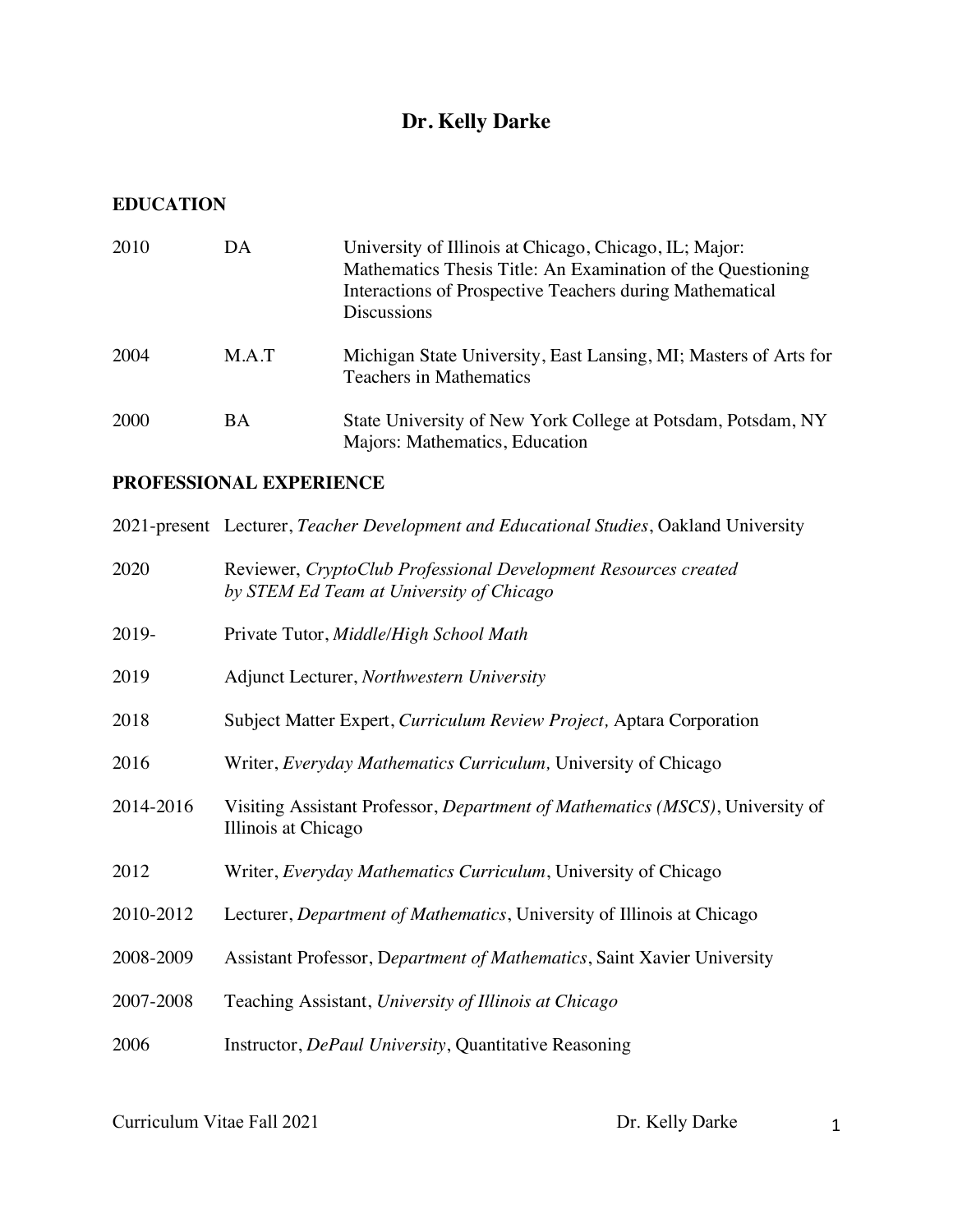| 2005-2007 | Research Assistant, Math Trailblazers Curriculum: Institute of Mathematics and<br><i>Science Education</i> , University of Illinois at Chicago      |  |
|-----------|-----------------------------------------------------------------------------------------------------------------------------------------------------|--|
| 2005-2006 | Research Assistant, UIC Teacher Content Knowledge-NCLB Grant, University of<br>Illinois at Chicago                                                  |  |
| 2004-2005 | Research Assistant, Center for the Study of Mathematics Curriculum, A Center<br>for Learning and Teaching funded by the National Science Foundation |  |
| 2004      | Research Assistant, <i>Knowledge for Teaching Algebra Project</i> , Michigan State<br>University                                                    |  |
| 2002-2005 | Research Assistant, Connected Mathematics Project, Mathematics, Department,<br>Michigan State University                                            |  |
| 2002-2003 | Mathematics Tutor, Erickson Learning Center, East Lansing, MI                                                                                       |  |
| 2001-2002 | Teaching Assistant, University at Albany, Mathematics Department                                                                                    |  |
| 2001      | High School Mathematics Teacher, Shaker High School, Loudonville, New York                                                                          |  |

#### **PROFESSIONAL WRITINGS**

Lappan, G. and Rivette, K. (2004) Mathematics Teacher Education: At a Crossroad. In Denisse Thompson and Tad Watanabe (Eds.) The Work of Mathematics Teacher Educators: Exchanging Ideas for Effective Practice, AMTE Monograph 1 ( pp. 1- 19) San Diego, CA: Association of Mathematics Teacher Educators.

Grant, Y. Ludema, H. Rickard, A. & Rivette, K. (2003) Connected Mathematics Project: Research and Evaluation Summary. New Jersey: Prentice Hall.

#### **PRESENTATIONS**

(2008, January)(w. Superfine, A.) Questioning in Elementary Mathematics Classrooms. Presented at the Metropolitan Mathematics Conference of Workshops, Lemont, Il.

(2007, March) (w. Beal, S & Canty, R) Whole Number Understanding and Its Assessment in School Mathematics. Presented at the 39th Annual NCSM Conference, Atlanta, GA.

(2007, January)(w. Canty, R) The Development and Use of Cognitive Assessment Tools for Research, Learning, and Teaching of Math Trailblazers. Presented at the Eleventh Annual Conference for the Association of Mathematics Teacher Educators. Irvine, CA.